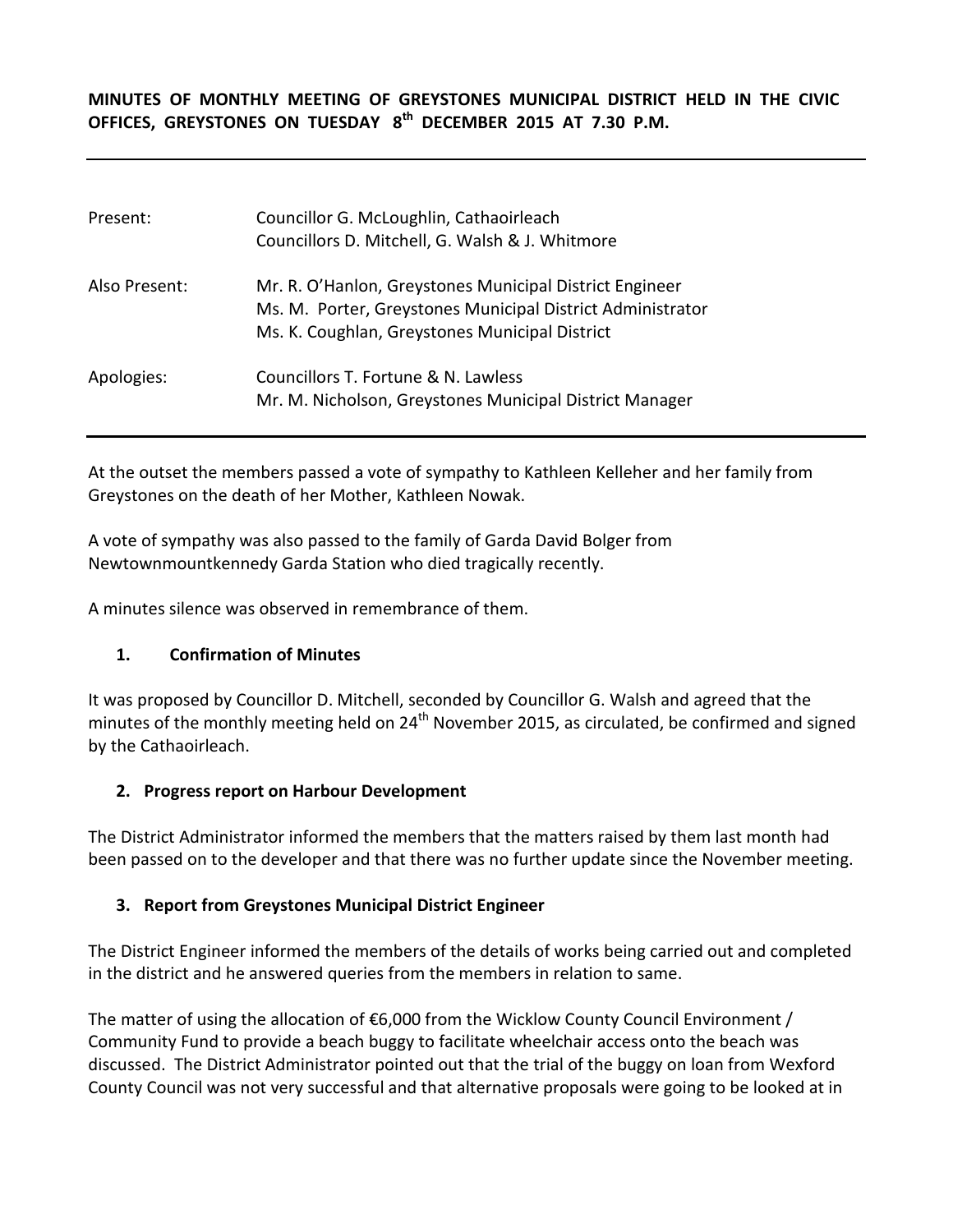the New Year. The District Engineer stated that the provision of a boardwalk could also be considered and the Cathaoirleach suggested that LEADER funding might be available for such a design.

Following further discussion and on the recommendation of the District Engineer, it was agreed that the €6,000 allocation be used to purchase new bins for the district.

# **4. Notices of Motion**

(a) Motion in the names of Councillors D. Mitchell & G. McLoughlin:

"The District should write to Irish Rail & the NTA to complain about the draft rail timetable for 2016 which lengthens the journey time. The letter should be along the lines of the attached letter".

Councillor Mitchell had circulated the members with a draft letter and it was agreed that the suggested submission should be made to Irish Rail and to the National Transport Agency.

It was also agreed that representatives from Irish Rail should be invited to attend the January meeting.

(b) Motion in the names of Councillors D. Mitchell & G. McLoughlin:

"The Council should initiate moves to get a good quality hotel in Greystones using the Council land near here and the IDA site".

Following discussion it was agreed to forward this motion to the Economic Development Section of Wicklow County Council for attention.

# **5. Correspondence**

- 1. The District Administrator informed the members that she would circulate a letter received from Greystones Tidy Towns in relation to the funding they received from the GMD in 2015.
- 2. The District Administrator informed the members that she would circulate a letter received from Kilcoole Tidy Towns in relation to the funding they received from the GMD in 2015.
- 3. The District Administrator advised the members that the Draft County Development Plan 2016  $-$  2020 was on public display and that submissions on same could be made up to the 19<sup>th</sup> February 2016.

# **6. Any Other Business**

1. Members discussed the Tree Sculpture Project proposed by Ms. Lynne Reece Loftus and while they generally welcomed the proposal, some had reservations about its suitability for some older areas of the town. The District Administrator stated that if the members decided to fund this project in 2016, there would be public consultation on the proposals following submissions for design.